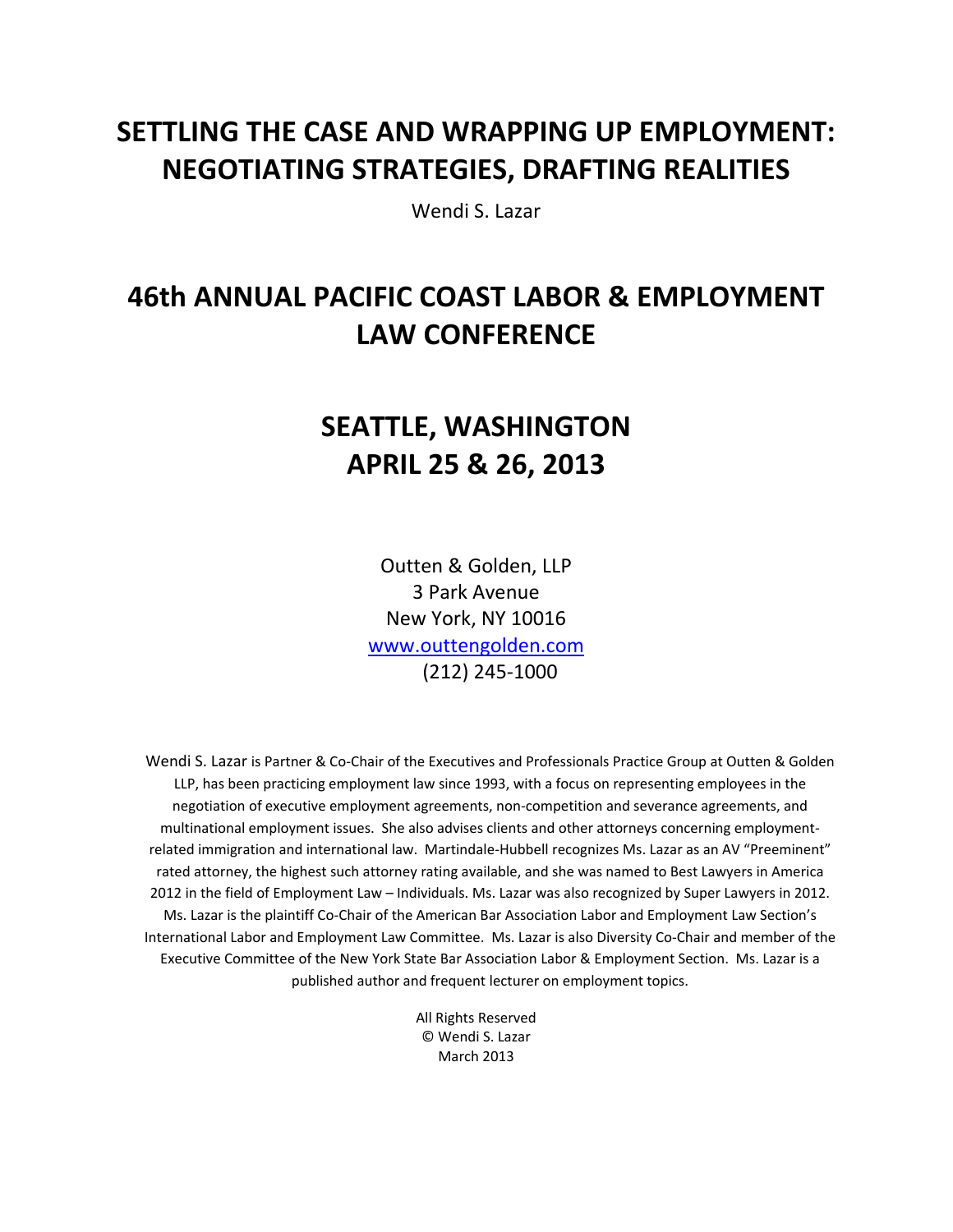## **By Wendi S. Lazar**

#### **I. Introduction**

For the employee, even the high level executive, separation or settlement agreements are often the first legal document that they have had to sign in regard to employment and often the first circumstance in which they have needed to hire counsel outside of a closing or a divorce. Negotiating and drafting these agreements can be a challenge for employee counsel. This is especially true for attorneys who represent executives. With the amount of recent regulation in this area and the reluctance of companies to commit to employment agreements and severance plans, it is increasingly more difficult to protect the at-will employee ahead of a downsizing or other termination event, leaving the employee vulnerable when her employment ends.

Even when a contract of employment exists, there are other issues that may arise on account of the settlement or separation that were unforeseen, such as new tax or other government regulations or conditions on incentive compensation equity or new restrictive covenants.

Once the monetary package has been negotiated, issues of drafting become paramount and understanding the underlying case and statutory laws that guide certain provisions including those relevant to waivers and releases is key to achieving a balanced and equitable agreement for the client and giving her the best chance at re‐employment.

## **II. Employee's Existing Obligations**

While knowing the client's entitlements are critical, being aware of her obligations post employment can also help to prevent liability in the future. Employees often have post employment obligations that they owe to their employers and these are often re‐confirmed in the separation agreement.

For most executives, these obligations will generally appear in an employment agreement, and/or confidentiality, non-compete and non-solicitation agreement executed prior to separation. Further, such obligations may be contained in the company's handbook, deferred compensation or equity plan. Knowing about these agreements or policies prior to any negotiation is important in order to protect the client from entering into new and unfair restrictions without additional and adequate consideration.<sup>1</sup> Also, discerning if these restrictions pre‐dated the separation agreement is critical to any negotiation of terms, particularly in this economy, where restrictions can prevent an employee from becoming re‐ employed with a competitor.

t Jennifer Liu, an Associate at Outten & Golden LLP, New York, assisted in the writing and research of this paper.

 $1$  While there has not been a lot of litigation over non-competes entered into after an 'employee's termination, there is some authority that such agreements are not enforceable. *See Gorman Publishing Company v. Stillman*, 516 F. Supp. 98, 108 (N.D. Ill. 1980) ("[W]here, as here, a covenant not to compete is entered into after the underlying employment relationship is terminated, no enforceable rights arise."); *Marsh USA Inc. v. Cook*, 354 S.W.3d 764, 771‐72 (Tex. 2011) (observing that, in order to be valid and enforceable, "a covenant not to compete must be 'ancillary' to another contract, transaction or relationship"); *Rabinowitz v. Tillman*, 192 N.Y.S.2d 535, 536‐ 37 (Sup. Ct. 1959) ("A restrictive agreement entered into for a cash consideration after termination of employment is invalid."); *Bond Electric Corp. v. Keller*, 113 N.J.Eq. 195, 166 A. 341 (1933) (holding that a contract not to compete made after the defendant's employment terminated, and which was not incidental to the sale of a business or any other transaction, was invalid and unenforceable as an unreasonable restraint of trade).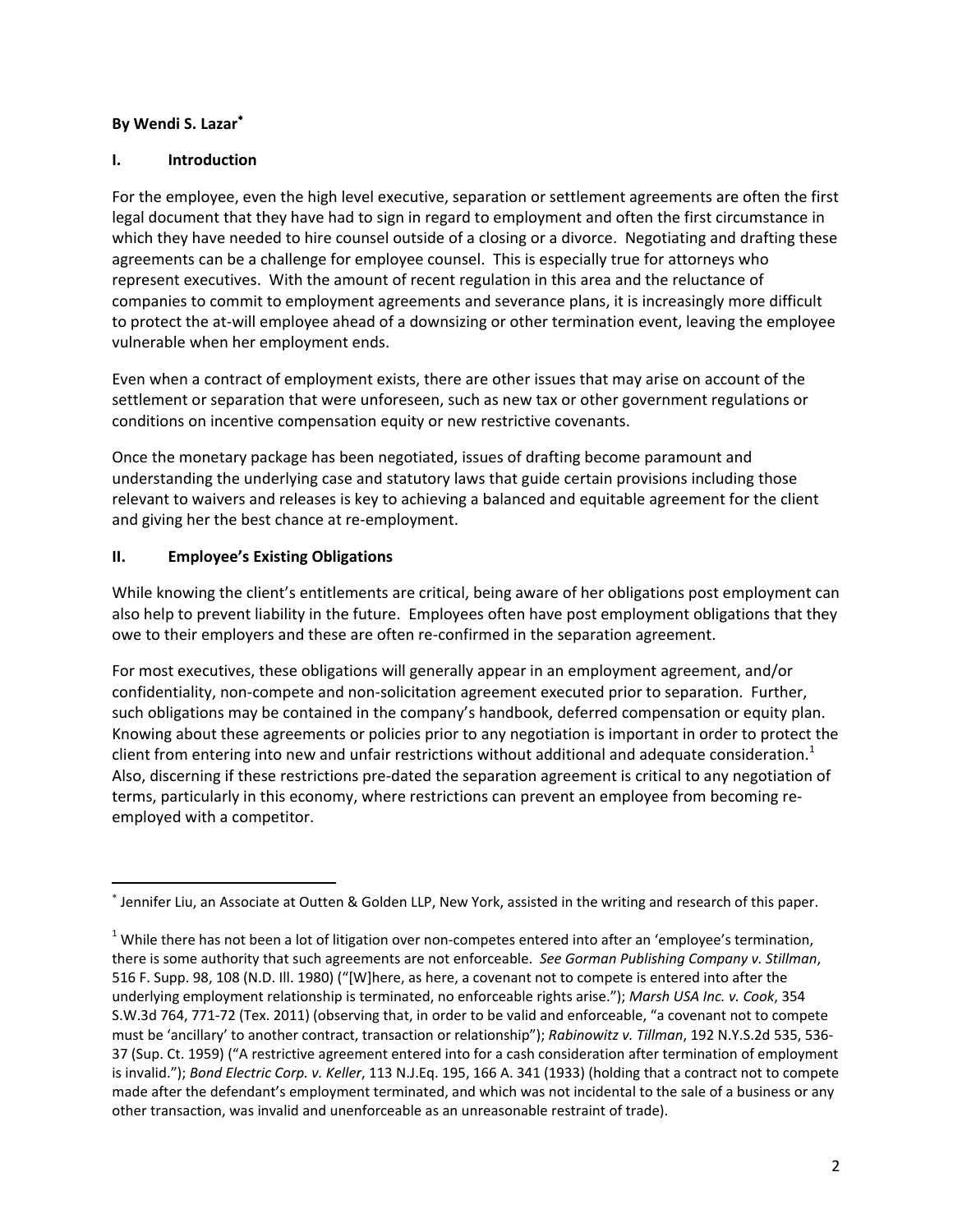For certain executives, these obligations may also be statutory or a matter of common law and will depend on the jurisdiction.<sup>2</sup> Again, reviewing these documents prior to any severance negotiation is important in order to determine what is an existing obligation and what can be traded or leveraged for additional consideration. Moreover, good lawyering demands that the client be informed of her obligations and what behaviors need to be avoided when employment ends to ensure that she doesn't become a defendant in a claim for breach of a restrictive covenant, fiduciary duty, or trade secret.

Finally, some states like New York will find certain restrictions unenforceable if the employee was terminated without cause or resigned for good reason because the underlying consideration for the restriction—employment—no longer exists.<sup>3</sup> This presents another opportunity to negotiate hard for adequate consideration if a restriction is introduced or even confirmed in the separation agreement.

## **III. Final Steps—Knowing When to Quit and Wrapping Up**

The most difficult place in a negotiation, is knowing when to stop pushing. Being sensitive to when the other side will not move any further, and may, in fact, be pushed too hard and start backtracking is essential. While confrontation and bargaining can take a toll on counsel and the client's fees—and even result in a lose‐lose situation‐‐backing down too soon may also cause the employee's attorney to lose credibility in the rest of the process. Again, keeping in mind what the client wants should lead the

<sup>3</sup> Under New York law, an employer may not enforce a non-compete clause against an employee whose termination was "involuntary and without cause." *See Post v. Merrill Lynch, Pierce, Fenner & Smith, Inc*., 48 N.Y.2d 84 (N.Y. 1979) (refusing to enforce forfeiture provisions of non-compete agreement where employee was terminated involuntarily and without cause); *see also SIFCO Indus., Inc. v. Advanced Plating Techs., Inc.*, 867 F. Supp. 155, 158‐59 (S.D.N.Y. 1994); *Cornell v. T.V. Dev. Corp.*, 17 N.Y.2d 69, 75, 268 N.Y.S.2d 29, 34, 215 N.E.2d 349 (1966) (otherwise valid covenant against competition is unenforceable "when the party benefited was responsible for the breach of the contract containing the covenant"). A few other states follow a similar rule. *See, e.g.*, *Rao v. Rao*, 718 F.2d 219, 224 (7th Cir. 1983) (interpreting Illinois law); *Bishop v. Lakeland Animal Hosp., P.C.*, 644 N.E.2d 33 (Ill. App. Ct. 1994) (agreeing with *Rao* and holding that under Illinois law, "in order for a noncompetition clause to be enforceable . . . the employee must have been terminated for cause or by his own accord."); *see also Wrigg v. Junkermier, Clark, Campanella, Stevens, P.C.*, 265 P.3d 646, 652‐54 (Mont. 2011) ("[A]n employer normally lacks a legitimate business interest in a covenant when it chooses to end the employment relationship.");. *But see Hyde v. KLS Professional Advisors Grp., LLC*, No. 12‐1484‐cv, 2012 WL 4840714, at \*2 (2d Cir. Oct. 12, 2012) (noting reservation about extending *Post* beyond forfeiture provisions to render all restrictive covenants per se unenforceable under New York law against employees who have been terminated without cause). *See generally* Kenneth J. Vanko, *"You're Fired! And Don't Forget Your Non‐Compete…": The Enforceability of Restrictive Covenants in Involuntary Discharge Cases*, 1 DEPAUL BUS. & COM. L.J. 1, 1 (2002).

 $2$  An employer's confidential information or trade secrets are protected under common law, by statute (such as by the Economic Espionage Act of 1996, 18 U.S.C. § 1831 *et seq.*), and in most states by the Uniform Trade Secrets Act (UTSA). These protections apply regardless of whether they were specifically provided for in an employment agreement, offer letter, or other employment arrangement. *See Thin Film Lab, Inc. v. Comito*, 218 F. Supp. 2d 513, 520 (S.D.N.Y. 2002) ("[A]n agent has a duty not to use confidential knowledge acquired in his employment in competition with his principal.") (internal quotation marks and citation omitted); *PSC Inc. v. Reiss*, 111 F. Supp. 2d 252, 255‐56 (W.D.N.Y. 2000) ("Second Circuit and New York courts have held that an agent has a duty not to use confidential knowledge acquired in his employment in competition with his principal.") (internal quotation marks and citation omitted); *N. Atl. Instruments, Inc. v. Haber*, 188 F.3d 38, 47 (2d Cir. 1999). This duty not only exists during the employee's employment but also continues after the employment has terminated. *Thin Film Lab*, 218 F.3d at 520; *N. Atl. Instruments*, 188 F.3d at 47.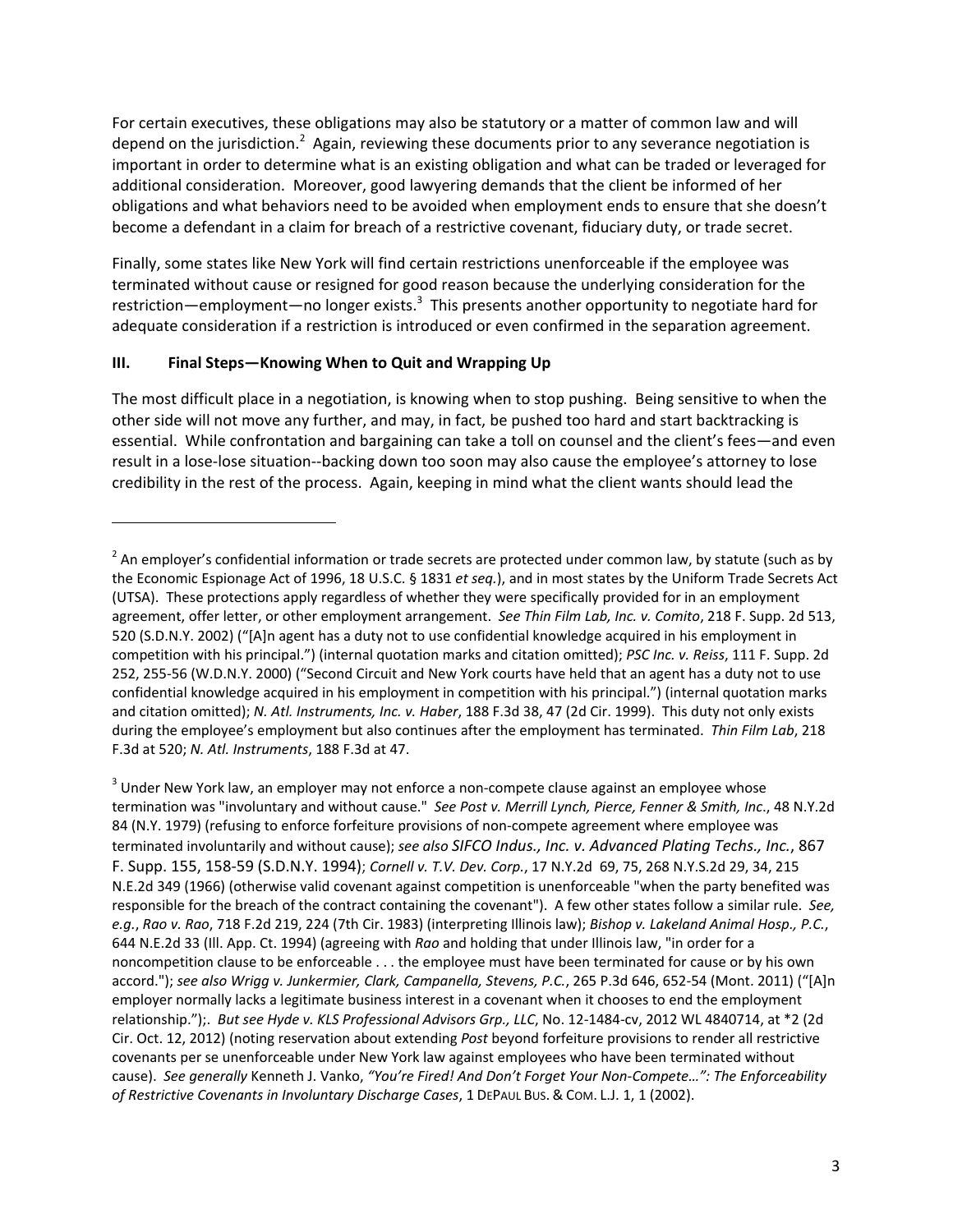negotiation, following one's instincts is key at this phase. Persistence does weaken resistance as long as the relationship with opposing counsel remains civil and intact.

What can also be learned at this stage of the negotiation is what the employer can practically give the client and how that can be used to leverage or work a trade. If cash is something that the company doesn't have, moving to the non-monetary issues or expenses that may be very meaningful to a client's situation is sensible. Again, health coverage or meaningful outplacement may be what the company can provide instead of cash, or even the opportunity for the client to remain in an office with a secretary or a longer exercise period on options (if the plan has discretion). Moving the negotiation to conclusion by substituting cash for benefits can help both parties achieve closure—which is ultimately what the client needs and likely wants.

### **IV. Post‐Negotiation: Tax Regulations, Government Legislation and Clawbacks**

The old adage of "be careful what you wish for" applies here. It is important to make sure that the additional monetary and non‐monetary enhancements that can be successfully negotiated for the client do not wind up costing her more in taxes or result in other penalties. This has become a greater challenge for most attorneys since the IRS and the Treasury have gotten involved in regulating severance and executive pay.

Being aware of the tax laws and other regulations that can affect what is actually possible to achieve in the negotiation for separation pay is crucial to preparation. Further, bankruptcy and other corporate transactions must be taken into account in our vulnerable economy as they have the potential to clawback or eliminate any severance entitlements.

## A. Section 409A of the Internal Revenue Code and Separation

In June, 2007 the IRS finalized regulations that treated separation pay as non-qualified deferred compensation.**<sup>4</sup>** The final regulations became effective and the transition period expired on Jan. 1, 2009.<sup>5</sup> Since then, it has become impossible to negotiate an executive separation agreement without paying close attention to these rules when negotiating or structuring separation pay. In order to comply with the regulation, the time and method of the severance payment must be specified (i.e., lump‐sum versus installments) and comply with any other election and distribution requirements, unless it qualifies for one of the exceptions below. These rules apply to all payments including reimbursable expenses and some equity arrangements.<sup>6</sup>

In connection with termination of employment and severance benefits, the following two exceptions to 409A should be noted, understood and considered part of any attorney's due diligence process in preparing for negotiation of a separation agreement. "Separation pay"<sup>7</sup> arrangements that provide for

 $6$  Treas. Reg. §1.409A-1(b)(5)(i)(A)(1); Treas. Reg. §1.409A-1(b)(9)(v).

 $7$  Under §409A, "separation pay" means an amount to which an individual obtains a right to payment only because of her separation from service.

<sup>4</sup> *See* American Jobs Creation Act of 2004, Pub. L. No. 108‐357, § 885, 118 Stat. 1418, 1634 (2004) (codified at I.R.C. § 409A (Supp. V 2005)).

 $^5$  During the transition period, various companies modified their plans in order to comply with §409A standards for deferred compensation and preserve favorable tax treatment for plan participants or "service providers" (e.g., employees).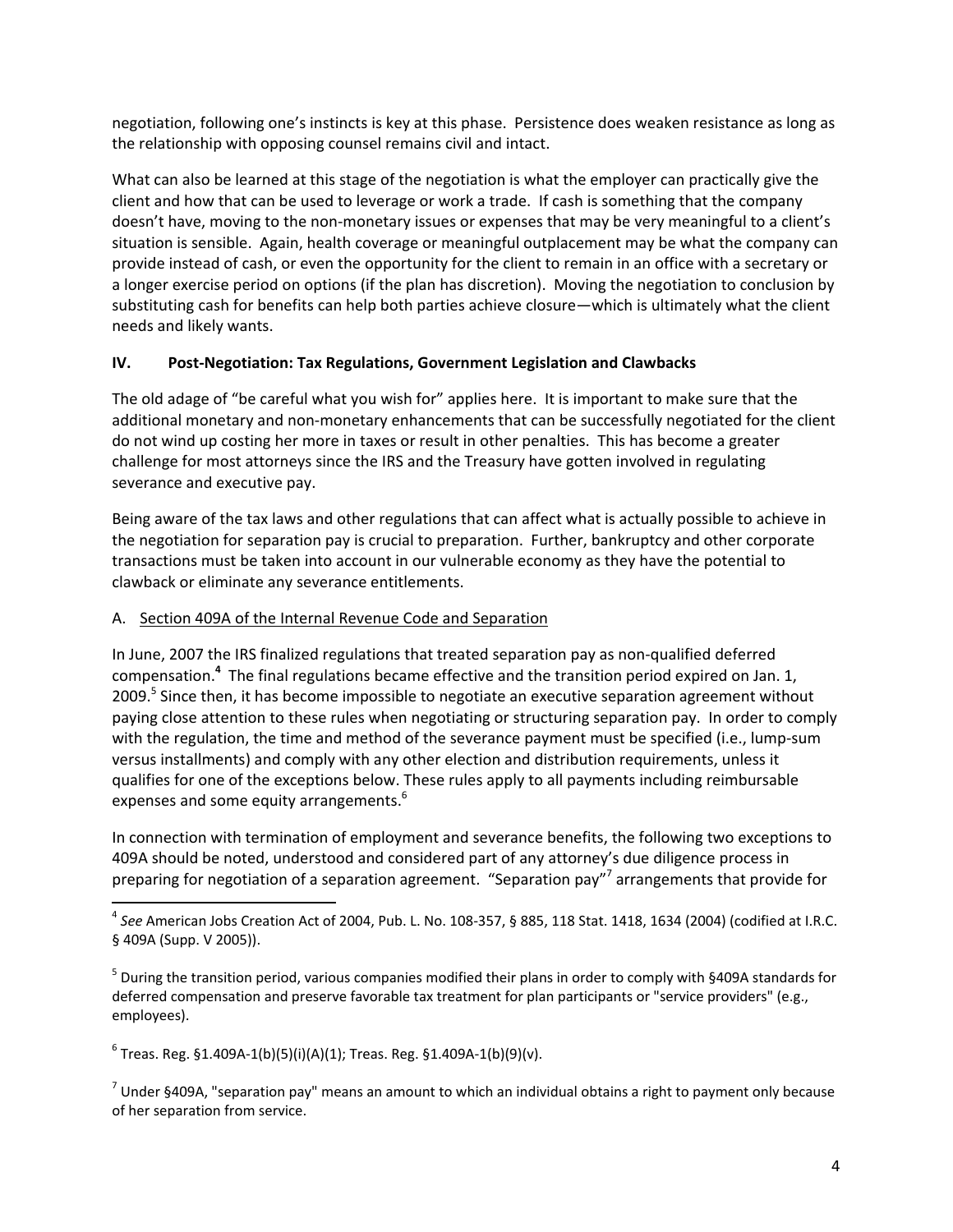payment only upon an involuntary termination of employment (i.e., a termination by the employer without Cause or resignation by the employee for Good Reason that meets the requirements of Section 409A) are not considered nonqualified deferred compensation under Section 409A to the extent that a portion of the total amount of the "separation pay" does not exceed the lesser of (i) two times the amount of annual compensation that can be taken into account under a tax qualified plan under Section §401(a)(17) of the IRC (\$250,000 for 2012; \$500,000 when multiplied by two<sup>8</sup>) for the year of separation, and (ii) two times the annual rate of pay for the employee at the time of separation, provided that, in either case, this portion of the severance amount is paid no later than the end of the second taxable year following the year in which separation occurs.<sup>9</sup> This is usually referred to as the involuntary termination exception. Alternatively, in order to completely take the employee out of the realm of 409A, the employee's counsel can negotiate for the severance benefits to be paid within the "short‐ term deferral rule," which means that the severance amount must be paid within 2 ½ months following the end of the employee's tax year or the employer's tax year, whichever is later.<sup>10</sup> Further, in the event that an executive is a "specified employee"<sup>11</sup> under Section 409A, any "separation pay" will have to be delayed for six months from the date of termination.<sup>12</sup> Knowing if a client will meet these exceptions and also when she can receive severance pay will likely factor into the negotiations.

Also, knowing how to structure the severance package and all of its components in order to avoid any violations under 409A is essential. For example, in trying to ensure that the severance package is exempt from 409A under the involuntary separation exemption, the employee's attorney should be mindful that those benefits or reimbursement expenses that are not exempt from Section 409A should fit within the monetary limit. Reimbursement of expenses incurred by a separated employee are exempt from Section 409A to the extent the reimbursements are excludable from the employee's taxable income. Further, reasonable outplacement, moving expenses, other deductible business expenses, in‐kind benefits and service payments on behalf of the employee are also exempt. These expenses or in‐kind benefits must be incurred no later than December 31 of the second calendar year following the calendar year in which the termination occurs and must be reimbursed by the end of the third year after the

 $10$  I.R.C. §409A (a)(2)(A).

 $8$  For 2013, the limit is indexed for \$5,000 inflation.

 $^{9}$  Treas. Reg. §1.409A-1(b)(9)(iii).

<sup>&</sup>lt;sup>11</sup> I.R.C. §409A(a)(2)(B)(i). Under § 409A, a "specified employee" as a key employee (as defined in I.R.C §416(i)) of a company whose stock is publicly traded on an established securities market. Under I.R.C. §416(i) a key employee is an employee who is (i) an officer of the employer whose 2009 annual compensation is greater than \$160,000 (the amount is subject to change from year to year due to cost of living), (ii) owns more than 5 percent of the employer or (iii) owns more than 1 percent of the employer with annual compensation in excess of \$160,000. The number of employees that can be included as "key employees" because they are officers is limited to a maximum of 50 highest paid officers. If the corporation has 30 to 500 employees, maximum number of officers can be 10 percent of employees. If the employer has 30 or fewer employees, officers are limited to three employees.

<sup>12</sup> For further discussion of Section 409A, s*ee* Wendi S. Lazar & Katherine Blostein, *Executive Employment Agreements*, in Executive & Director Compensation Reference Guide, Executive Compensation Library on the Web (BNA).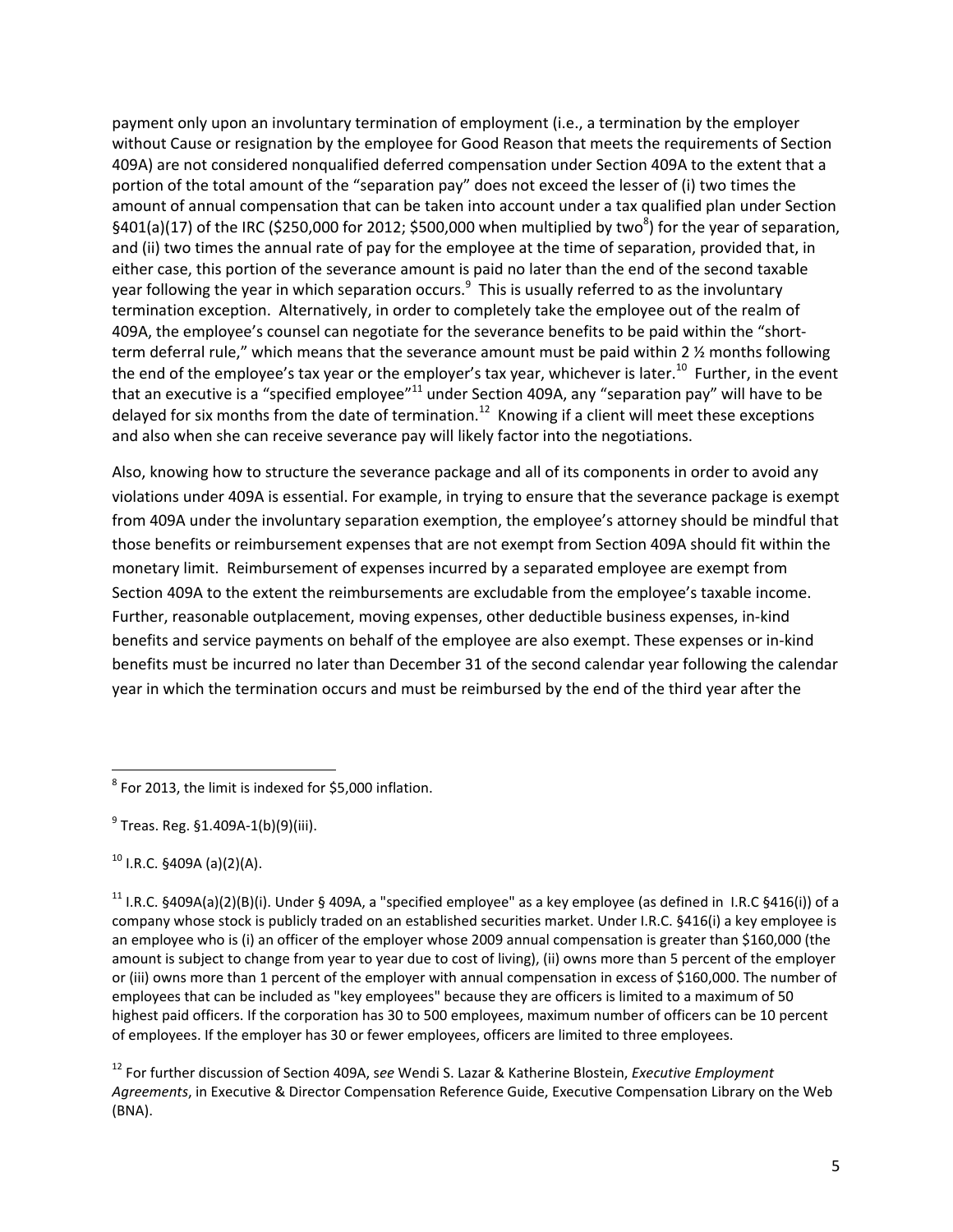separation.<sup>13</sup> Medical expenses must be incurred and reimbursed by the end of the period of COBRA continuing coverage to which the employee would otherwise be entitled.<sup>14</sup>

Finally, following the release of IRS Notices 2010‐6 or 2010‐80, any employment or separation agreement that provides for payment subject to the employee's return of a release within a designated period, has to provide for such separation payment to be made either on the 60th or 90th day following the employee's separation from service or during a specified period not longer than 90 days following the separation from service, provided that if such period begins in one taxable year and ends in a second taxable year, the payment will be made in the second taxable year. However, these timing restrictions apply only if the severance or other payments do not qualify for one of the exceptions to §409A described above. If the payments are designed to satisfy one of the exceptions under §409A, the agreement may require payment immediately after receipt of an effective release (following expiration of any statutory revocation period).

## B. TARP

After the fall of Bear Stearns and Lehman, many financial institutions received government "bail out" money through the Troubled Asset Relief Program (TARP). TARP, along with the amended American Recovery and Reinvestment Act of 2009 ("ARRA")),<sup>15</sup> severely limited executive and separation pay.

Any attorney negotiating a separation arrangement for an executive or employee who is departing a financial institution that received (and has not paid back) government funds under TARP must be aware of the regulations' limitations on executive compensation. Under these regulations, the five most highly paid executives of a public company receiving assistance are subject to compensation limitations and restrictions. Further, depending on the company's commitment under TARP, these limitations and restrictions can apply to as many as the next twenty most highly compensated employees, or to such higher number as the U.S. Department of the Treasury (Treasury) may determine is in the `public interest.'

In regard to separation pay and severance agreements, ARRA prohibits so‐called "golden parachutes," which are payments to one of the top five senior executive officers or any of the next five most highlycompensated employees that are triggered by a termination of employment or a change in control. Exceptions to this rule include payments for services performed or benefits accrued, qualified retirement plan (or foreign retirement plan) benefits, payments made by reason of death or disability of the employee, or severance payments required by state or foreign law. Further, under ARRA, institutions receiving exceptional assistance must in the future eliminate any severance payment to the top ten senior executives and limit severance payments for the next twenty-five senior executives to the equivalent of one year's compensation. In the case of institutions that receive future assistance from a

 $13$  Treas. Reg. §1.409A-1(b)(9)(v).

<sup>&</sup>lt;sup>14</sup> Treas. Reg. § 1.409A-1(b)(9)(v)(B).

<sup>&</sup>lt;sup>15</sup> After June 15, 2009, the expanded definition of a TARP Recipient includes entities in a parent-subsidiary relationship with the TARP Recipient based on a 50% ownership threshold (using IRC 414 rules), and any related entity created to avoid/evade TARP restrictions.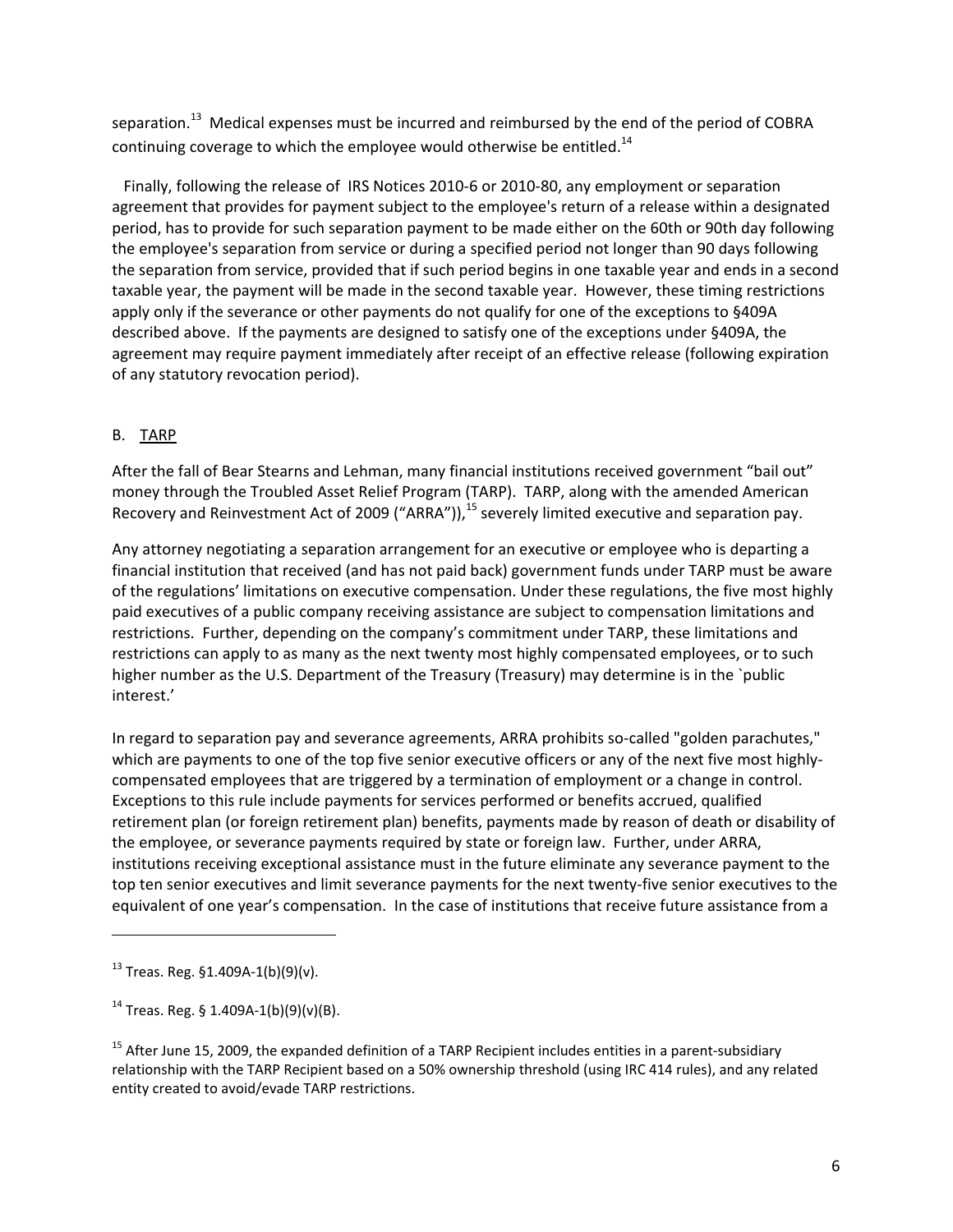generally available program, severance payments for the top five senior executives must be limited to the equivalent of one year's compensation. New guidance under ARRA released on June 15, 2009 clarified that the departing executive is deemed to have received all of her severance on the date of the executive's departure. Therefore, a TARP recipient cannot avoid the prohibition by delaying payment until after the TARP period has expired. Finally, there is no grandfathering for arrangements entered into before the TARP period began, except for amounts that were paid before June 15, 2009.

## C. Clawbacks

Clawbacks are contractual provisions that require an employee to repay compensation if a specific event or other trigger occurs. In a separation agreement, these provisions are frequently triggered by the company finding out about employee's misconduct (especially in a securities-related industry) or the employee's violation of a restrictive covenant after employment ends.

With these new developments in the regulation of financial institutions and executive compensation, employers are now frequently inserting clawback provisions into employment agreements, executive compensation plans, and even separation agreements. Accordingly, employees' counsel must be vigilant to try and narrow these clawbacks where appropriate.

Employee's counsel should insist on removing any clawback provisions proposed by the employer that are not related or appropriate to her employment role. They should also be eliminated if the employee is terminated without cause or resigns for good reason. If the clawback is not totally removed, the clawback trigger should be limited in time and scope. Finally, the manner and timing of the clawback payment should be carefully planned to avoid negative Section 409A consequences, standard income tax consequences, and possible violations of wage laws that may be triggered if clawback provisions are not constructed carefully in the separation agreement.

## D. Structured Settlements

Finally, for separation agreements that reflect a settlement of discrimination claims, employee's counsel may want to try to make use of the Tax Relief Act of 2009, which allows the employee to avoid having the severance amount attributable to the settlement of those claims being taxed as separation pay. Further, in the event the employee is receiving a large settlement under a separation or settlement agreement, counsel may want to bring in a structured settlement consultant to explain to the client how the settlement amount can put in a financial or insurance arrangement that will include periodic payments, such as an annuity.

## **IX. Post Negotiation: Papering the Deal**

Unless an employee has a pre‐negotiated separation agreement or has clearly defined the terms of the separation in her employment agreement, most employers will offer her a standard separation agreement that favors the employer. These provisions are usually one‐sided with no mutuality, often contain offsets and clawbacks, and may have new overbroad and unreasonable restrictive covenants as discussed above. They may also restrict an employee from re‐hire or waive rights that are critical to an employee's future such as indemnification, workers compensation, unemployment insurance and even rights to equity and deferred compensation. Further, reporting requirements and mitigation have become more popular in these economic times and can be harsh when coupled with certain restrictions.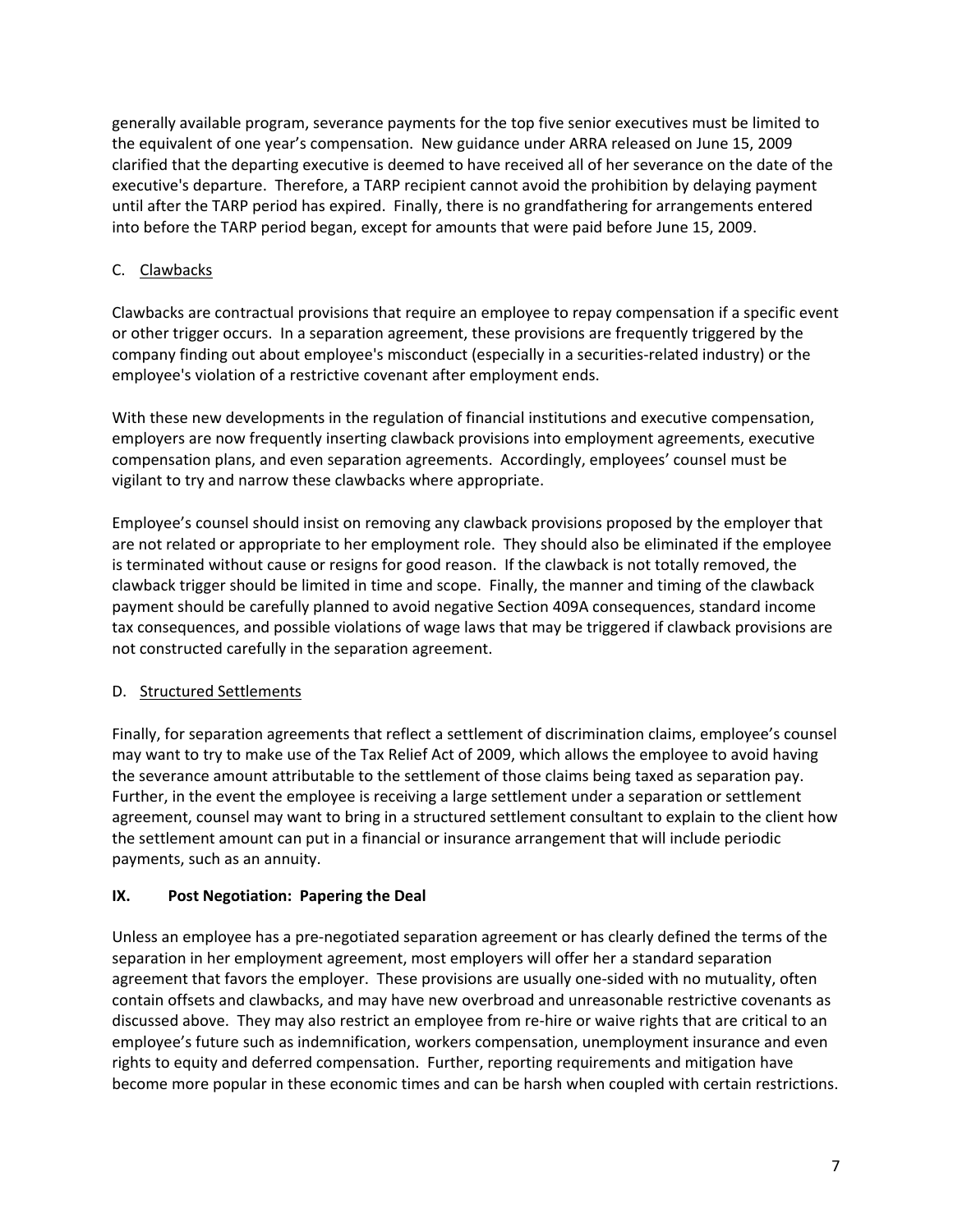These agreements will require skillful drafting on the part of employee's counsel in order to achieve a lawful, fair and equitable agreement.

While this list is far from exhaustive, below are a few common examples of provisions that employees' counsel should aggressively negotiate if they are presented unilaterally.

## A. The Reason for Termination

The reason for the employee's termination should be represented in a way that gives an employee the best chance of re‐employment while at the same time protects unemployment insurance benefits and avoids 409A or other tax penalties. If possible, negotiating a mutual termination statement will be far less harmful to the employee and may allow her to receive severance benefits without having to tell future employers that she was terminated. If the employer is amenable, it may agree in this provision to allow the employee to tell recruiters and new employers that she resigned and agree to confirm this if asked.

## B. Non Disparagement

In regard to mutuality, depending on the circumstances of the employee's departure, a mutual non‐ disparagement provision will help to ensure that the company will direct certain employees and or senior management from speaking ill of the client both internally and externally. While it can be argued that unless named employees or senior management are signatories to the agreement, the obligation will not be binding on them, including language such as "the company will direct John, Alice and Tim in writing" does generally put these named employees on notice and create an affirmative duty on the part of the employer not to disparage the departing employee.

## C. Over‐Inclusive Waivers

Every separation agreement that contains a release and waiver of claims should include an exclusion of benefits in which the employee is vested by contract, law, plan or policy. This includes employee's rights to workers' compensation, indemnification and defense, and certain deferred or vested benefits (including equity or pension). Further, the separation agreement should also state that the employee is not releasing her rights to apply for unemployment insurance for which the company will not contest.

## D. OWBPA Waivers

To release any claim under the Age Discrimination in Employment Act ("ADEA"), which covers individuals age 40 and over, the separation agreement must comply with the requirements of the Older Workers Benefit Protection Act ("OWBPA"). The OWBPA requires that to waive an ADEA claim, the waiver must be "knowing and voluntary."<sup>16</sup> To be deemed knowing and voluntary under the OWBPA, the waiver must: be part of a written agreement that is readily understandable by the employee; refer specifically to claims under the ADEA; not encompass future ADEA claims; be given in exchange for consideration that is over and beyond any benefit to which the employee is already entitled; provide in writing that the employee is advised to consult with an attorney before signing the waiver; and give the employee adequate time to consider the waiver before signing it.  $^{17}$  Additionally, in the case of a group

<sup>&</sup>lt;sup>16</sup> 29 U.S.C. §§ 621, *et seq.*<br><sup>17</sup> 29 C.F.R. § 1625.22(e)(4). In the case of an individual termination, the employer must give the employee at least 21 days to consider the waiver. In the case of an exit incentive or other employment termination program offered to a group of employees, the employer must give at least 45 days. In either case, the employee has 7 days after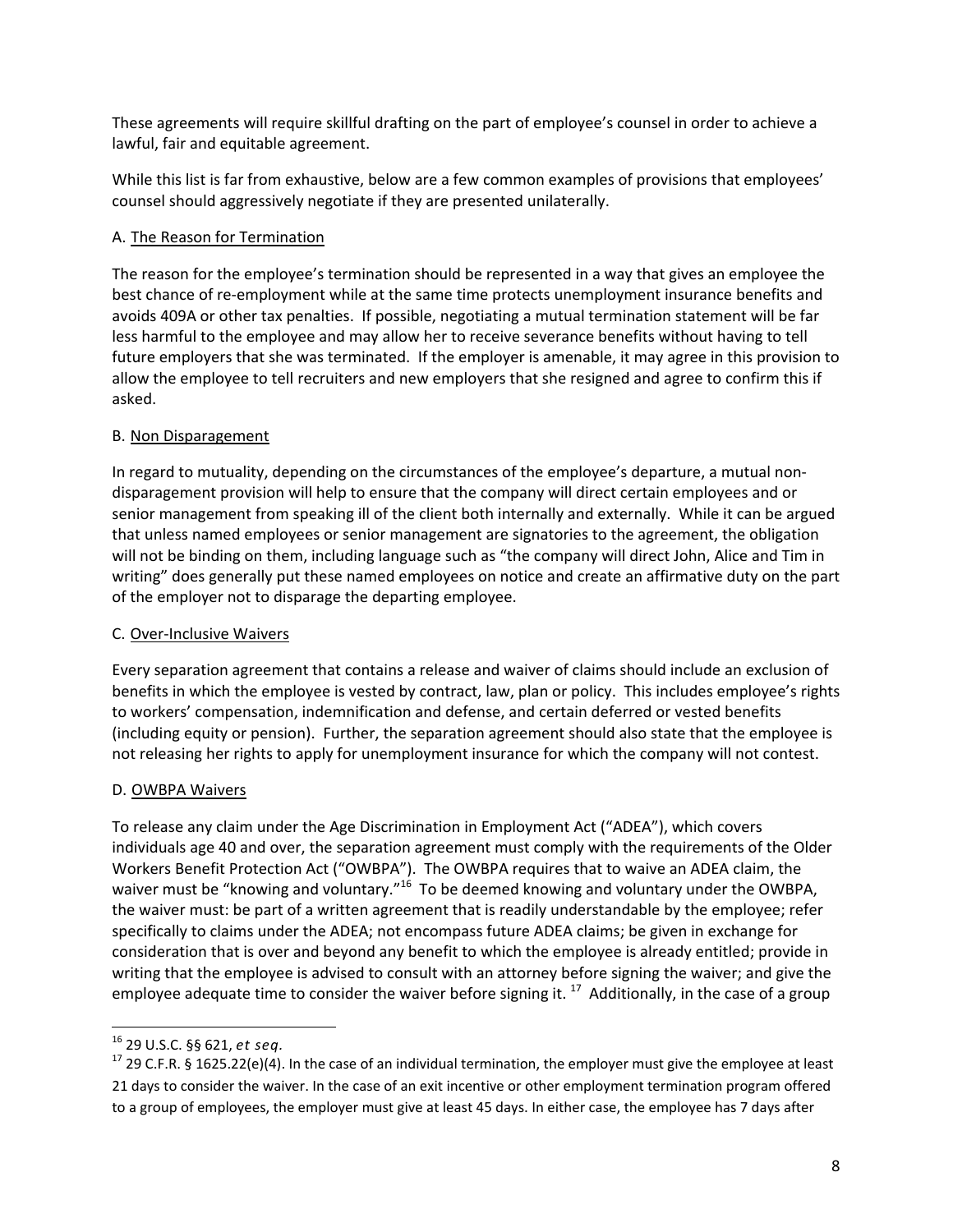exit-incentive program, the employer must also disclose in writing: the groups of employees eligible for the program; the program requirements; any time limitations under the program; and the job titles and ages of all employees eligible or selected for the program and the same information for those not eligible or selected.<sup>18</sup>

In order to be deemed effective, the release must meet all OWBPA requirements. Further, a release that does not meet the requirements of OWBPA may *not* be ratified by the employee's retention of the consideration received in return for the release.<sup>19</sup> Therefore, while the employee may keep the severance benefits under the separation agreement, a release that does not comply with OWBPA will be invalid as to ADEA claims.

#### E. No‐ Rehire

Provisions in which an employee agrees not to apply for re‐employment and to waive any rights to be recalled to employment in the future are highly restrictive and should be rejected whenever possible. In 2008, the EEOC vowed to oppose any term in a separation agreement that denies the employee of an opportunity to reapply for a job with that employer.<sup>20</sup> Moreover, the practical effect of these no-hire

<u> Andrewski politika (za obrazu pod predsjednika u predsjednika u predsjednika u predsjednika (za obrazu pod p</u>

signing in which to revoke the waiver. 29 C.F.R. § 1625.22(e)(6). However, in the case of settlement of court proceedings or settlements with the EEOC, "a reasonable period of time" to consider the waiver is acceptable.

<sup>18</sup> *See* 29 U.S.C. § 626(f)(1).

#### <sup>19</sup> *Oubre v. Entergy Operations, Inc.,* 522 U.S. 422 (1998).

<sup>20</sup> See Tom Gilroy, EEOC Opposes Settlement Clauses That Bar Re-Application and Rehiring, BNA DAILY LABOR REPORT, Apr. 4, 2008, at C1 (stating that "the agency opposes as a matter of policy both 'no‐hire' and 'no‐re‐apply' covenants" as such clauses "are not good public policy, since they could be viewed almost as retaliation for coming forward for a discrimination claim"). At an ABA Labor and Employment Law Section meeting on April 3, 2008, an EEOC attorney stated that the Commission will oppose so-called "no rehire" or "re-application" clauses in settlement or employment agreements. *See*

http://suitsintheworkplace.com/blogs/archive/2008/04/05/827.aspx. However, case law on the issue seems to suggest just the opposite. To date, courts and the EEOC have upheld settlement agreements or any other agreements containing no re‐employment provisions. *See Jencks v. Modern Woodmen of America*, 479 F.3d 1261, 1265-66 (10th Cir. 2007) (affirming district court's holding that employee waived entitlement to re-employment or reinstatement with the employer in an enforceable settlement agreement and that such agreement was a "legitimate non‐discriminatory reason for declining employee's application"); *Austin v. Spirit Airlines, Inc.,* No. 08 Civ. 60540, 2008 WL 4927003, at \* (S.D. Fla. Nov. 17, 2008) (on motion to enforce a settlement agreement, compelling plaintiff to execute a full settlement agreement, including a no‐rehire provision); *Salerno v. City Univ. of N.Y*., No. 99 Civ. 11151, 2005 WL 578944, at \*3 (S.D.N.Y. Mar. 10, 2005) (imposing a settlement judgment that included a no‐reemployment provision and noting that "a bar on future employment is not unusual")); *Franklin v. Burlington N. & Santa Fe Ry. Corp.*, No. 03 Civ. 228, 2005 WL 517913 (N.D. Tex. Mar. 3, 2005), *aff'd*, 174 Fed. Appx. 831 (5th Cir. Apr. 5, 2006) (holding that employee failed to show that employer's refusal to process plaintiff's application on the basis of the separation agreement, which the company believed to include a no-rehire provision, was pretextual); *Khou v. Methodist Hosps. of Dallas*, 2004 U.S. Dist. LEXIS 4148, (N.D. Tex. 2004), *aff'd*, 2005 U.S. App. LEXIS 4206 (5th Cir. 2005) (court affirmed judgment against an employee who applied for a job after entering into a separation agreement where employee promised to voluntarily and permanently resign); *Homeport Ins. Servs., Inc. v. Lundy*, B236276, 2012 WL 5385640, at \*5 (Cal. Ct. App. Nov. 5, 2012) (finding no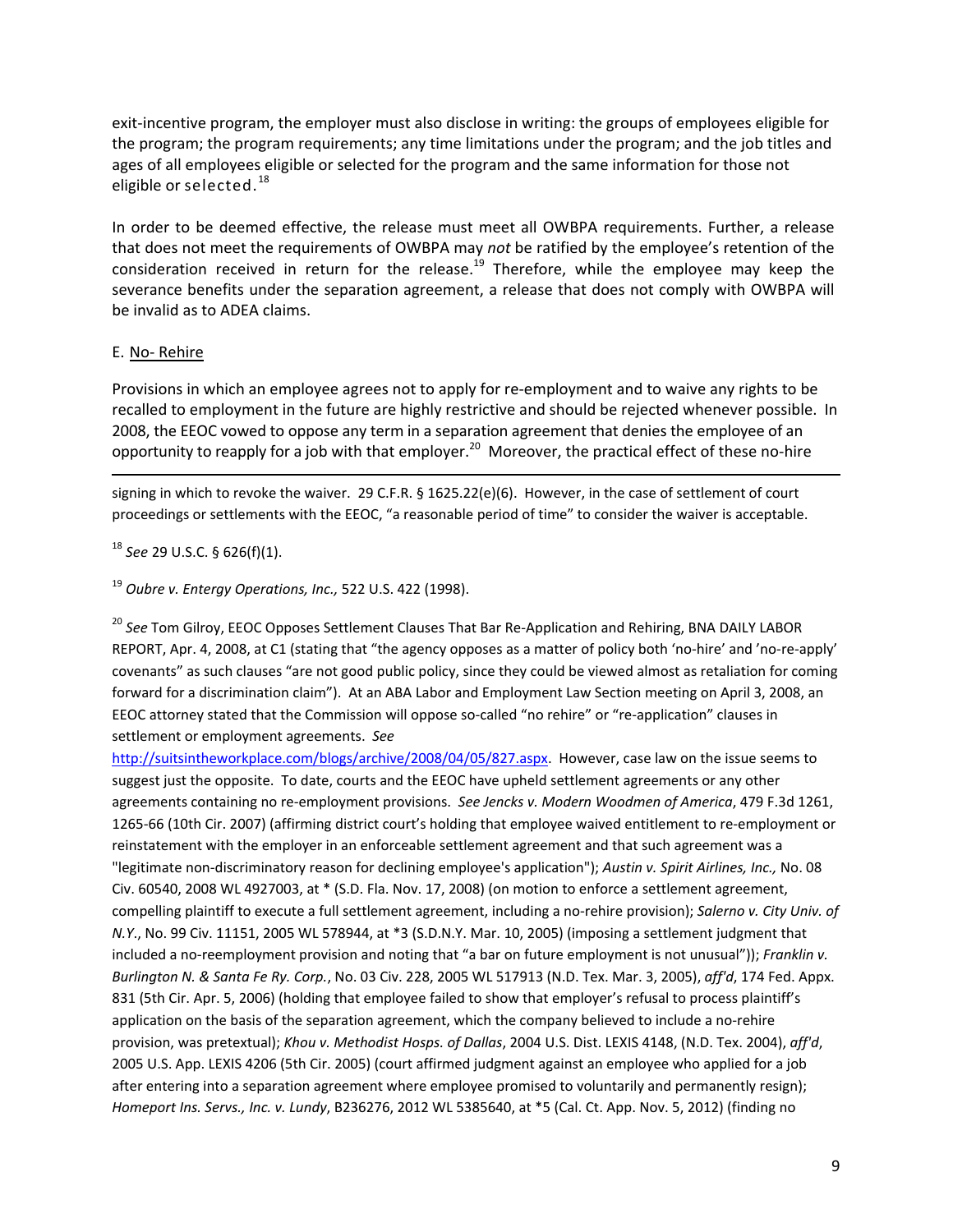provisions is that they can prevent a client from taking a job with a new employer after a merger or acquisition of or by the old employer. Limiting these provisions to the existing company or division is one means to reduce the negative effect of a no‐rehire provision. Also, stating that the employer is under no obligation to re‐hire can often serve the company's purpose as well.

### F. Mitigation

Many separation or settlement agreements will state that in the event the employee is hired back by the company, or finds another position outside the company, the compensation received will be deducted from the severance amount. An employee's counsel should make sure that this does not reduce a preexisting entitlement to unmitigated severance pay. If there is a severance plan in place that does not require mitigation, this new obligation should not be assumed without consideration.

### **X. Getting It Right from the Start**

In order to avoid some of the conflicts and uncertainties involved in negotiating a separation agreement, certain terms, compensation, and benefits should be agreed to at the commencement of employment in an employment contract, offer letter, or separation agreement.<sup>21</sup> These agreements should be negotiated during the honeymoon period rather than at the point of divorce. Depending on the position and circumstances of employment, an employee may be able to negotiate an equitable severance package at an earlier, non‐adversarial time with all the necessary contingencies which may apply or not, depending on the reason for the termination.

Notice and separation pay should be clearly stated as well as what will be paid to the employee upon termination. Not only should there be negotiated definitions of "cause" and "good reason" that protect the employee, but there should also be allowances for a change in control, relocation, death, disability, or other foreseen or unforeseen circumstances. Further, a solid agreement should be favorable to the employee if a dispute arises or discrimination or retaliation claims are involved, and it should give the employee a chance to bring a dispute in court, rather than mandating arbitration. Also if mediation and arbitration are chosen for all or some disputes, the agreement should state which specific arbitral body or association the parties will use and which rules will apply. Drafting a clause that states that the employer pays costs and fees in a dispute is also worth negotiating for, since the cost of litigation to an employee will be exorbitant and likely prohibitive.

In the end, choice of law and jurisdiction provisions that favor the employee and help make litigation more affordable may be very relevant to the employee's termination as noted above. Because law and jurisdiction have a significant effect on the employee's rights and obligations at termination, particularly with issues like restrictive covenants, research on choice of law may be key.

Provisions for how salary, bonus, and equity are paid if and when the relationship ends are just as important as they are in the initial negotiation when an employee accepts a position. Will the employee receive a full year or pro‐rata bonus if terminated mid‐year or before bonuses are paid? Will equity vest

<u> Andrewski politika (za obrazu pod predsjednika u predsjednika u predsjednika u predsjednika (za obrazu pod p</u>

reemployment provision to be enforceable) (unpublished/noncitable); *O'Brien v. Potter*, 2004 EEOPUB LEXIS 448 (Feb. 3, 2004) (holding that the settlement agreement between the parties, which included a no‐rehire provision, was enforceable); *Jablonski v. Battista*, EEOC DOC 01A23730 (Sept. 17, 2003) (enforcing no re‐employment clause in agreement).

<sup>21</sup> *See* Wendi S. Lazar & Katherine Blostein, *Executive Employment Agreements*, in Executive & Director Compensation Reference Guide, Executive Compensation Library on the Web (BNA).